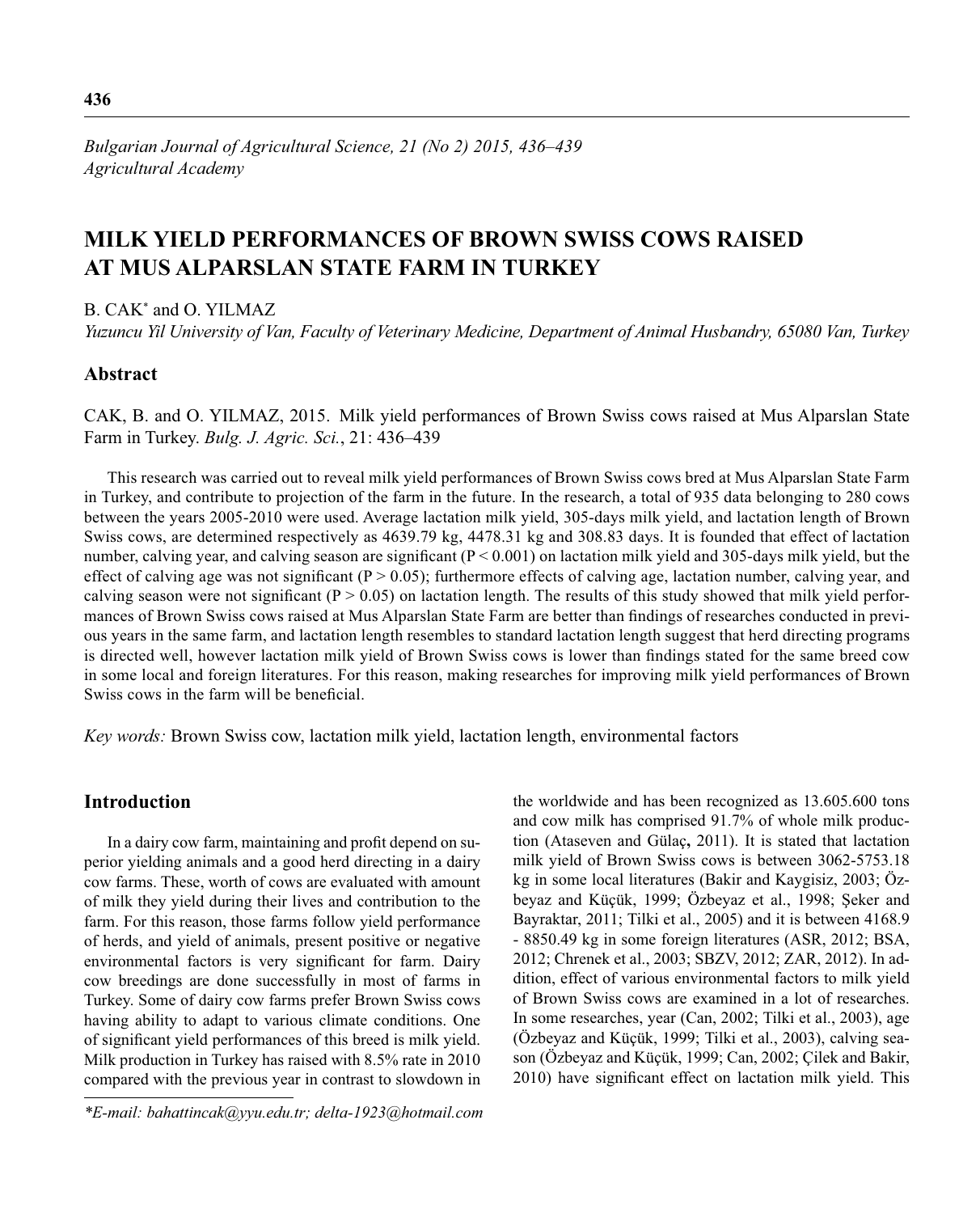research was carried out to reveal milk yield performances of Brown Swiss cows raised at Mus Alparslan State Farm in Turkey, and contribute to projection of the farm in the future.

# **Materials and Methods**

#### *Animals and Data recording*

The study was carried out at Mus Alparslan State Farm, Mus and Turkey. A total of 935 data belonging to 280 Brown Swiss cows raised between the years 2005–2010 in the farm comprised material of this research. In farm, cows were housed in a free-stall barn, grazed in pastures during the summer, but fed with corn silage, forage (alfalfa hay), and concentrated feed during periods when climate conditions are not good. In farm, cows were milked during lactation period twice a day (morning- evening) and their daily milk yields were recorded. Lactation lengths and lactation milk yields of cows were cal-

culated from these records. Some animals had a shorter and longer lactation period than 305-days. In case a cow produced milk more than 305-days, the production during the first 305days of lactation was calculated. Milk yields of cows which have less than 305-days of lactation period without health or such other problems were considered as 305-days milk yield. However, in case a cow produced milk less than 305-days due to health or such other problems, milk production for lactation length were standardized to 305-days by using adjustment factors reported by Alpan and Aksoy (2009)**.**

#### *Statistical analyses*

Data were analyzed by least squares means using General Linear Model procedure of SAS (SAS, 1995). The importance of control of the differences between averages of more than two groups was performed with Duncan test (SAS, 1995).

#### **Table 1**

The least squares means, significance and multiple comparison test results belong to milk yield characteristics of Brown **Swiss cows**

| Factors               | $\mathbf n$ | Lactation milk yield, kg     | 305-days milk yield, kg           | Lactation length, day |
|-----------------------|-------------|------------------------------|-----------------------------------|-----------------------|
|                       |             | $X \pm S\overline{x}$        | $X \pm S\overline{x}$             | $X \pm S\overline{x}$ |
| General mean          | 935         | $4639.79 \pm 83.82$          | 4478.31±72.48                     | $308.83 \pm 3.39$     |
| Calving age (Year)    |             | N.S.                         | N.S.                              | N.S.                  |
| 3                     | 20          | $4729.89 \pm 212.92$         | $4547.73 \pm 184.13$              | $309.73 \pm 8.62$     |
| 4                     | 83          | $4582.73 \pm 120.60$         | $4432.68 \pm 104.29$              | $308.47 \pm 4.88$     |
| 5                     | 117         | $4552.64 \pm 100.23$         | $4387.19 \pm 86.67$               | $309.24 \pm 4.06$     |
| $\geq 6$              | 715         | $4693.93 \pm 54.85$          | $4545.63 \pm 47.43$               | $307.87 \pm 2.22$     |
| Lactation number      |             | ***                          | ***                               | N.S.                  |
| Lactation             | 290         | $4230.11^{\circ} \pm 75.20$  | $4077.59^{\circ} \pm 65.03$       | $309.18 \pm 3.04$     |
| Lactation             | 251         | $4621.09^a \pm 89.96$        | $4475.40^{\circ} \pm 77.80$       | $307.10 \pm 3.64$     |
| Lactation             | 148         | $4833.59^{\circ} \pm 107.86$ | $4643.00^a \pm 93.28$             | $310.10 \pm 4.64$     |
| Lactation             | 109         | $4779.09^{\circ} \pm 116.40$ | $4592.85^{\mathrm{a}} \pm 100.66$ | $312.30 \pm 4.71$     |
| Lactation             | 67          | $4716.98^a \pm 133.14$       | $4562.34^{\circ} \pm 115.14$      | $308.35 \pm 5.39$     |
| Lactation             | 70          | $4657.92^{\circ} \pm 130.53$ | $4518.67$ <sup>a</sup> ± 112.88   | $305.95 \pm 5.28$     |
| <b>Calving year</b>   |             | ***                          | ***                               | N.S.                  |
| 2005                  | 279         | $4264.52^b \pm 110.07$       | $3980.76^{\circ} \pm 95.19$       | $317.19 \pm 4.45$     |
| 2006                  | 174         | $4058.23^b \pm 117.21$       | $3925.70^{\circ} \pm 101.37$      | $307.85 \pm 4.74$     |
| 2007                  | 154         | $4075.25^b \pm 107.63$       | $3862.97^b \pm 93.08$             | $311.93 \pm 4.35$     |
| 2008                  | 158         | $4945.69^a \pm 92.14$        | $4740.41^{\circ} \pm 79.69$       | $309.95 \pm 3.73$     |
| 2009                  | 159         | $5249.79^a \pm 74.57$        | $5140.72^a \pm 64.49$             | $304.61 \pm 3.02$     |
| 2010                  | 11          | $5245.29^a \pm 255.18$       | $5259.31^{\circ} \pm 220.68$      | $301.44 \pm 10.34$    |
| <b>Calving season</b> |             | ***                          | ***                               | N.S.                  |
| Autumn                | 229         | $4441.70^b \pm 95.08$        | $4330.75^b \pm 82.22$             | $304.07 \pm 3.85$     |
| Winter                | 226         | $4819.66^a \pm 94.64$        | $4592.75^{\circ} \pm 84.43$       | $314.17 \pm 3.95$     |
| Spring                | 221         | $4797.28^a \pm 98.91$        | $4611.10^a \pm 85.53$             | $311.39 \pm 4.00$     |
| Summer                | 259         | $4500.54^{\circ} \pm 93.13$  | $4378.64^b \pm 80.53$             | $305.70 \pm 3.77$     |

a,bMeans within the same columns followed by different letters significantly differ

Non significant:  $P > 0.05$ , \*\*\* $P < 0.001$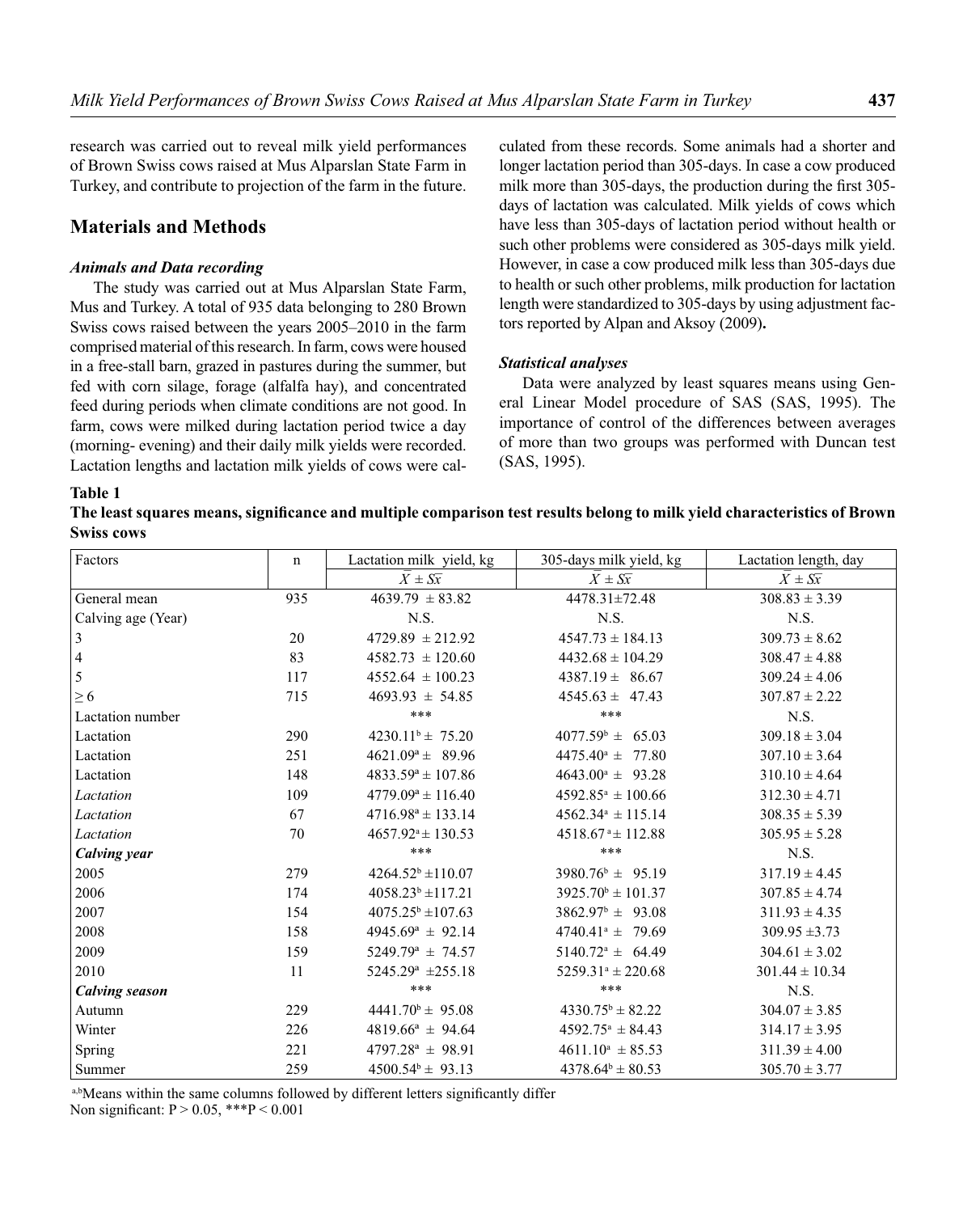### **Results**

The least squares means, significance and multiple comparison test results belong to milk yield characteristics of Brown Swiss cows are represented in the Table 1. When Table 1 is analyzed, lactation milk yield is higher in 3-aged cows, but differences between cows' milk yields in different age groups are statistically not significant. When Brown Swiss cows' lactation milk yields are considered according to lactation number, differences among cows with different lactation number were statically significant ( $P < 0.001$ ) this difference was based on cows in 1<sup>st</sup> lactation. When Cows' lactation milk yields are considered according to years, effect of calving year to lactation milk yield was very significant ( $P < 0.001$ ). In Table 1, lactation milk yields of cows calving in winter and spring are higher than calving in autumn and summer, and these differences are statistically very significant ( $P < 0.001$ ). In Table 1, when effects of various environmental factors on 305-days milk yield are examined, age has no effect on 305-days milk yield, but effects of lactation number, calving year, and calving season were significant ( $P < 0.001$ ), also it is determined that effects of all the environmental factors on lactation length were not significant (P  $> 0.05$ ).

## **Discussion**

Knowing milk yield performances of cows bred in a farm is quite important, because activities that should be applied in the farm are exhibited, and these activities are ameliorating the environmental factors or improving genotype. In addition, compared yield performances of animals in a farm with local and foreign literature notifications shows performance in animal production of the farm. For this reason, this research was made to reveal milk yield performances of Brown Swiss cows raised in Mus Alparslan State Farm, and contribute to projection of farm in the future. In this research, lactation and 305-days milk yields of Brown Swiss cows are respectively 4639.79 kg, and 4478.31 kg. In the previous years, in the same farm where some studies on Brown Swiss cows were carried out, 305-days milk yield (3211 kg) reported for Brown Swiss cows bred between the years 1985–1997 by Bakir and Kaygisiz (2003), lactation milk yield (4002.44 kg) and 305-days milk yield (3892.59 kg) founded for Brown Swiss cows raised between the years 1989–2004 by Şeker et al. (2009).

Milk yield performances of Brown Swiss cows in the present study are higher than literature findings above. This situation, there is an effort for improving Brown Swiss cows' milk yield performances at Mus Alparslan State Farm. In addition, lactation milk yield and 305-days milk yield of Brown Swiss cows in this research are higher than the values (3431.1 kg and 3297.7 kg) founded for Brown Swiss cows bred at Kirşehir Malya State Farm by Özbeyaz and Küçük (1999), the values (4172.68 kg and 4260.27 kg) reported for Brown Swiss cows bred at Malatya Sultan Suyu State Farm by Şeker and Bayraktar (2011), the values (3062 kg and 2968 kg) obtained for Brown Swiss cows bred at Bahri Dağdaş International Agricultural Research Institute by Tilki et al.  $(2005)$ , but lower than the findings  $(5753.18 \text{ kg and}$ 5468.99 kg) reported for Brown Swiss cows bred at Malya State Farm by Özbeyaz et al. (1998). Also, lactation milk yield of Brown Swiss cows in Germany is 6854 kg, ASR (2012); lactation milk yield of Brown Swiss cows in the USA is 8850.49 kg in 2010, BSA (2012); lactation milk yield of Brown Swiss cows in Switzerland is 6887 kg in 2009, Chrenek et al. (2003); lactation milk yield of Brown Swiss cows in Austria is 6736 kg in 2011, ZAR (2012).

In this research, lactation milk yield of Brown Swiss cows is lower than foreign literature findings above, but research finding shows that it parallels with findings (2168.9-4696.67 kg) that lactation milk yield of Brown Swiss cows by Chrenek et al. (2003). In this research, differing lactation milk yield of Brown Swiss cows various local and foreign literature notifications may be caused from differences in animal genotypes, breeding-feeding, environmental conditions. Effect of environmental factors to milk yield performances of Brown Swiss cows is examined in some researches. In this research, effects of lactation number, calving year, and calving season on lactation and 305-days milk yields were significant, and these findings are parallel with findings of researches on Brown Swiss cows in other farms (Özbeyaz and Küçük**,** 1999; Çilek and Bakir**,** 2010) and the same farm (Şeker et al., 2009). In the study, although determining that effect of age on lactation milk yield and 305-days milk yield is not significant, also some researchers reported that there was significant effect of age on milk yields of Brown Swiss cows (Özbeyaz and Küçük**,** 1999; Tilki et al., 2003; Çilek and Bakir, 2010).

In this research, lactation length of Brown Swiss cows is 308.83 days. It can be said that directing herd in the farm is good, although this lactation length is 4 days longer than standard lactation length (305 days). When compared findings of local and foreign references lactation length of Brown Swiss cows; lactation length is longer than 302 days (Bakir and Kaygisiz, 2003), 275.3 days (Tilki et al., 2005), 300.52 days (Şeker et al., 2009) and 302.2 days (Inci et al., 2006), but it is lower than 324.8 days (Özbeyaz and Küçük, 1999), 313.9 days (Tilki et al., 2003) and 319.39 days (Çakilli, 2007). Differing in lactation length in literatures may be